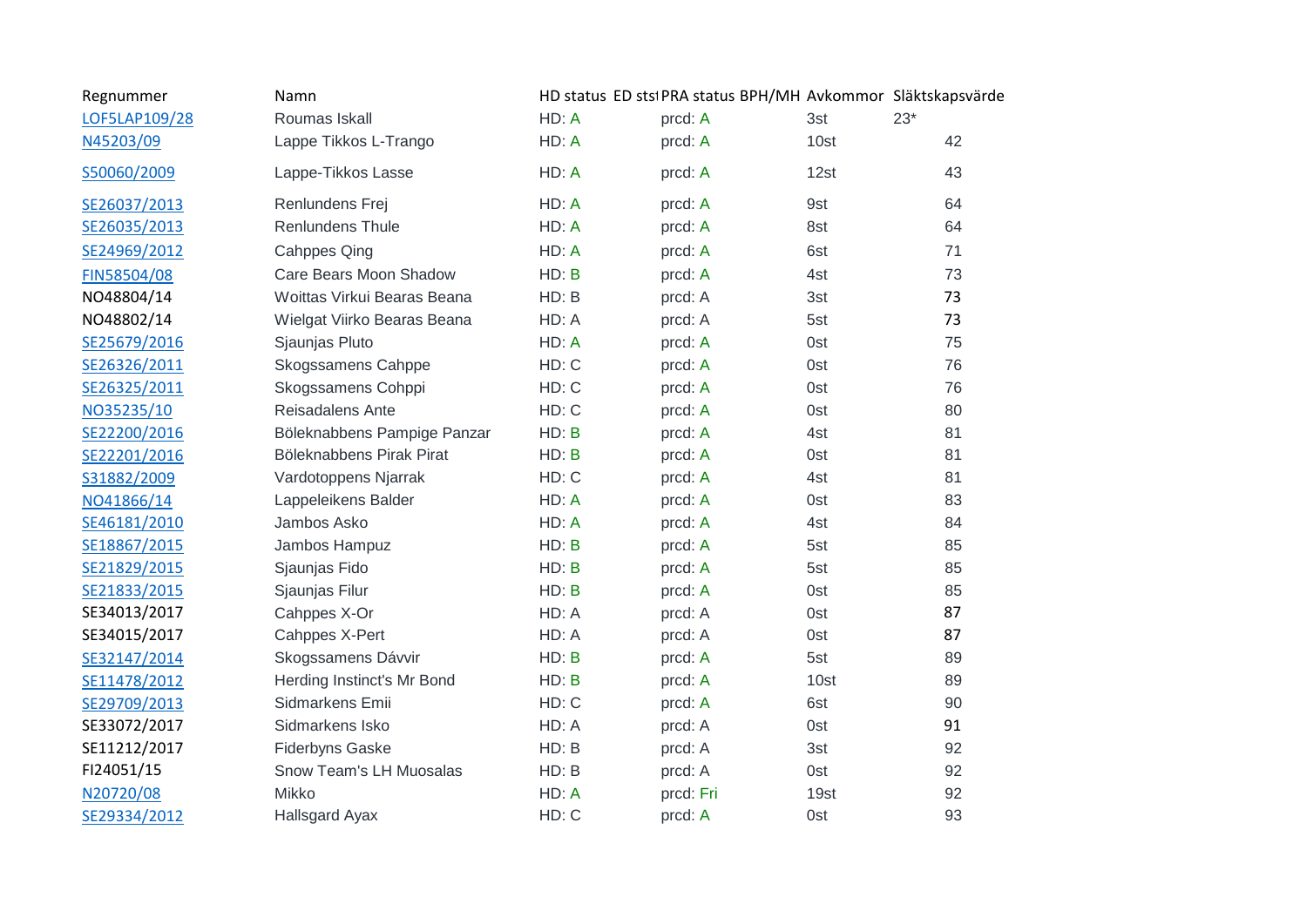| SE11479/2012 | Herding Instinct's Mr Q           | HD: A | prcd: A   | 16st | 93  |
|--------------|-----------------------------------|-------|-----------|------|-----|
| SE29336/2012 | <b>Hallsgard Mysak</b>            | HD: B | prcd: A   | 0st  | 93  |
| NO42045/16   | Taigatjaffa Sin Birk              | HD: C | prcd: A   | 0st  | 94  |
| S10317/2009  | <b>Skiftesgrinds Bamze</b>        | HD: B | prcd: A   | 4st  | 94  |
| SE51073/2013 | Böleknabbens O Mr Obama           | HD: A | prcd: A   | 0st  | 95  |
| SE27075/2013 | Lappkastets Jussi Björling        | HD: B | prcd: Fri | 0st  | 95  |
| SE18627/2014 | <b>Lillmusties Texas</b>          | HD: A | prcd: A   | 0st  | 95  |
| SE46681/2015 | Adjak                             | HD: B | prcd: A   | 1st  | 95  |
| S42331/2008  | Jambos Walle                      | HD: A | prcd: A   | 11st | 95  |
| NO31480/10   | Oahpalas Dielku Ram               | HD: A | prcd: A   | 17st | 95  |
| NO45932/13   | Björnson Bearas Beana             | HD: C | prcd: A   | 3st  | 96  |
| S10316/2009  | Skiftesgrinds Blixten McQueen     | HD: A | prcd: A   | 15st | 96  |
| SE19725/2016 | Jambos Iqu                        | HD: B | prcd: A   | 0st  | 96  |
| SE34832/2015 | Lobizacks Z Cozzmo                | HD: A | prcd: A   | 0st  | 96  |
| SE19723/2016 | Jambos Ips                        | HD: A | prcd: A   | 0st  | 96  |
| S66444/2009  | <b>Lillmusties Pascall</b>        | HD: A | prcd: A   | 8st  | 97  |
| SE35614/2016 | Skogshonungs Bias                 | HD: A | prcd: A   | 4st  | 97  |
| SE27466/2016 | <b>Cahppes Viking</b>             | HD: A | prcd: A   | 0st  | 98  |
| SE23754/2016 | Lillmusties Underbara Uhno        | HD: C | prcd: A   | 4st  | 98  |
| SE23755/2016 | <b>Lillmusties Underbara Ulve</b> | HD: A | prcd: A   | 0st  | 98  |
| SE22435/2013 | Zarahkkas Bruse                   | HD: A | prcd: A   | 0st  | 99  |
| SE55341/2014 | Skogshonungs Andro                | HD: A | prcd: A   | 0st  | 99  |
| SE39513/2016 | Morpelappens Akon                 | HD: C | prcd: A   | 0st  | 99  |
| SE39511/2016 | Morpelappens Avicii               | HD: C | prcd: A   | 0st  | 99  |
| S51314/2009  | Herding Instinct's Guovza Galax   | HD: A | prcd: A   | 7st  | 100 |
| SE44023/2016 | Halli Av Vintervidda              | HD: C | prcd: A   | 0st  | 100 |
| S37940/2008  | Lappbergets Exor                  | HD: A | prcd: A   | 2st  | 102 |
| SE14766/2011 | <b>Hemakas Focus</b>              | HD: B | prcd: A   | 0st  | 102 |
| SE31502/2015 | <b>Cahppes Ursus</b>              | HD: A | prcd: Fri | 0st  | 102 |
| SE31501/2015 | Cahppes Utsi                      | HD: C | prcd: Fri | 0st  | 102 |
| S41574/2009  | Jambos Hampo                      | HD: A | prcd: A   | 3st  | 102 |
| SE56358/2016 | Stråhles Panache Svartkrut        | HD: C | prcd: A   | 0st  | 102 |
| SE23737/2015 | Renlundens Akkanålke              | HD: C | prcd: A   | 0st  | 103 |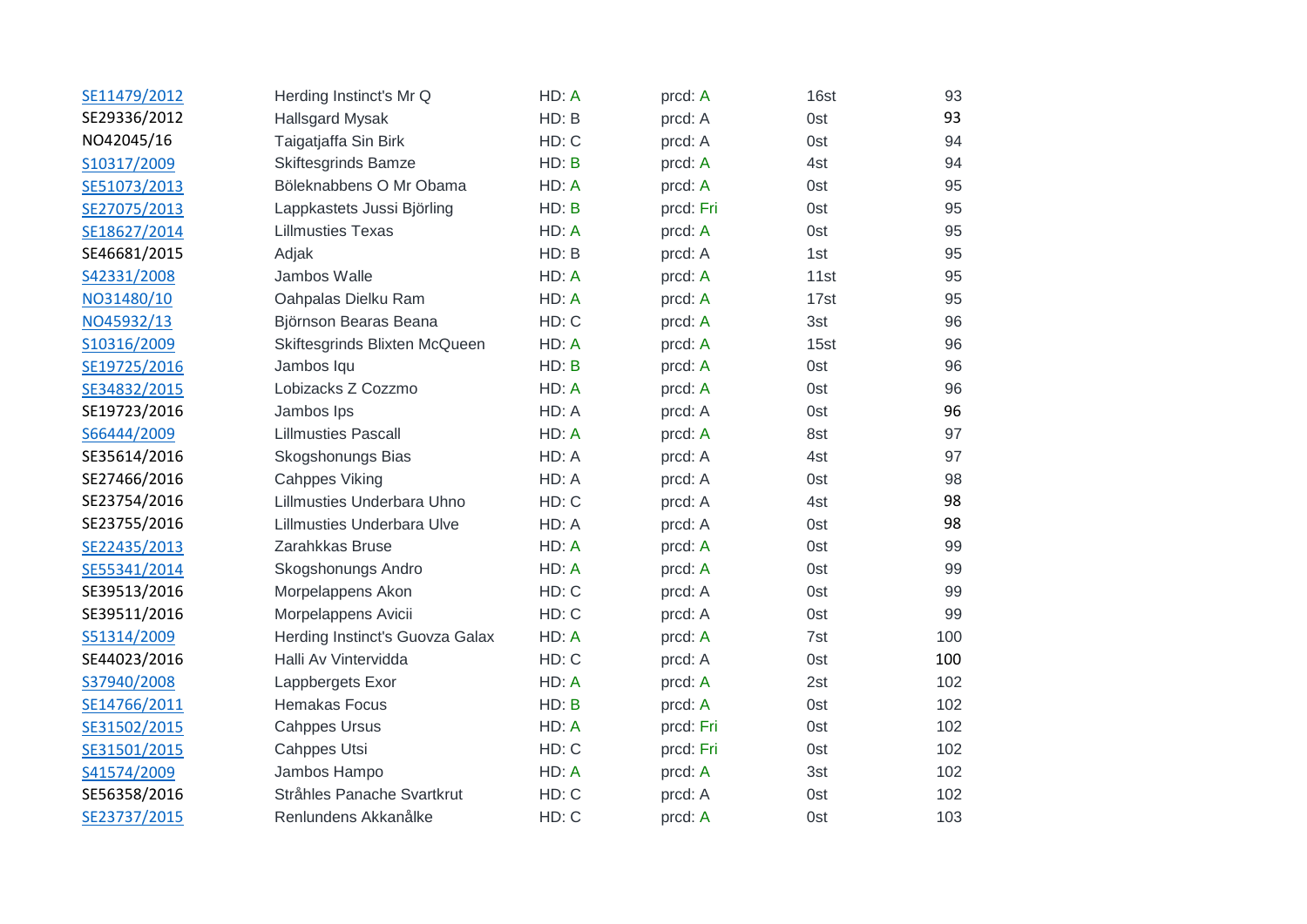| S41578/2009  | Jambos Hicco                      | HD: A | prcd: A   | 12st | 103 |
|--------------|-----------------------------------|-------|-----------|------|-----|
| SE54048/2014 | <b>Cahppes Triaz</b>              | HD: A | prcd: Fri | 5st  | 104 |
| SE48741/2011 | Lappbergets Ladje                 | HD: A | prcd: A   | 0st  | 105 |
| SE54047/2014 | Cahppes Tjappe                    | HD: A | prcd: Fri | 11st | 105 |
| SE58852/2010 | Stråhles Lukas                    | HD: B | prcd: A   | 0st  | 105 |
| SE44857/2016 | Herding Instinct's Viva Vivaldi   | HD: B | prcd: A   | 0st  | 105 |
| SE35389/2013 | Herding Instinct's Qarat Q        | HD: B | prcd: Fri | 8st  | 106 |
| SE23821/2011 | Böleknabbens Mysige Murjek        | HD: B | prcd: A   | 0st  | 106 |
| SE35388/2013 | Herding Instinct's Quiz Qing      | HD: B | prcd: Fri | 12st | 106 |
| SE58850/2010 | Stråhles L-Maxe                   | HD: A | prcd: A   | 8st  | 106 |
| NO47343/15   | Lappeleikens Lino                 | HD: C | prcd: A   | 0st  | 107 |
| SE18514/2015 | Sidmarkens Hurtiga Herman         | HD: B | prcd: Fri | 0st  | 108 |
| SE21877/2011 | <b>Lillmusties Quick</b>          | HD: B | prcd: A   | 3st  | 108 |
| SE21875/2011 | <b>Lillmusties Quinzy</b>         | HD: A | prcd: A   | 2st  | 108 |
| S24614/2007  | Lappkastets Pirat                 | HD: C | prcd: A   | 0st  | 108 |
| SE10589/2017 | Renlundens Barro                  | HD: B | prcd: A   | 0st  | 108 |
| SE18513/2015 | Sidmarkens Hurtiga Herbert        | HD: A | prcd: Fri | 0st  | 109 |
| SE22703/2014 | Zarahkkas Cain                    | HD: B | prcd: A   | 9st  | 109 |
| SE10333/2012 | Herding Instinct's Lahko Lurvtuss | HD: B | prcd: Fri | 0st  | 109 |
| NO44889/10   | Eppo Ailo                         | HD: B | prcd: A   | 0st  | 109 |
| SE18512/2015 | Sidmarkens Hurtiga Helge          | HD: B | prcd: Fri | 11st | 110 |
| NO32402/12   | Teddy                             | HD: A | prcd: A   | 15st | 110 |
| NO44888/10   | Enzo                              | HD: C | prcd: A   | 5st  | 110 |
| SE58428/2013 | Stråhles Owe                      | HD: A | prcd: Fri | 0st  | 110 |
| SE58427/2013 | Stråhles Olle                     | HD: C | prcd: A   | 0st  | 110 |
| SE18688/2017 | Krösekullens Olle                 | HD: A | prcd: A   | 0st  | 111 |
| FI34005/16   | Snow Team's Oahpalas              | HD: B | prcd: A   | 0st  | 111 |
| SE28722/2012 | Täppagårdens Balder               | HD: A | prcd: A   | 1st  | 112 |
| SE33066/2017 | Jon-Snow                          | HD:A  | prcd: A   | 0st  | 112 |
| SE33069/2017 | Hodor                             | HD: A | prcd: A   | 0st  | 112 |
| SE35330/2014 | Zeev                              | HD: C | prcd: Fri | 0st  | 113 |
| SE35329/2014 | Zingo                             | HD: B | prcd: Fri | 5st  | 114 |
| SE43916/2013 | Krösekullens Moltas               | HD: B | prcd: Fri | 10st | 114 |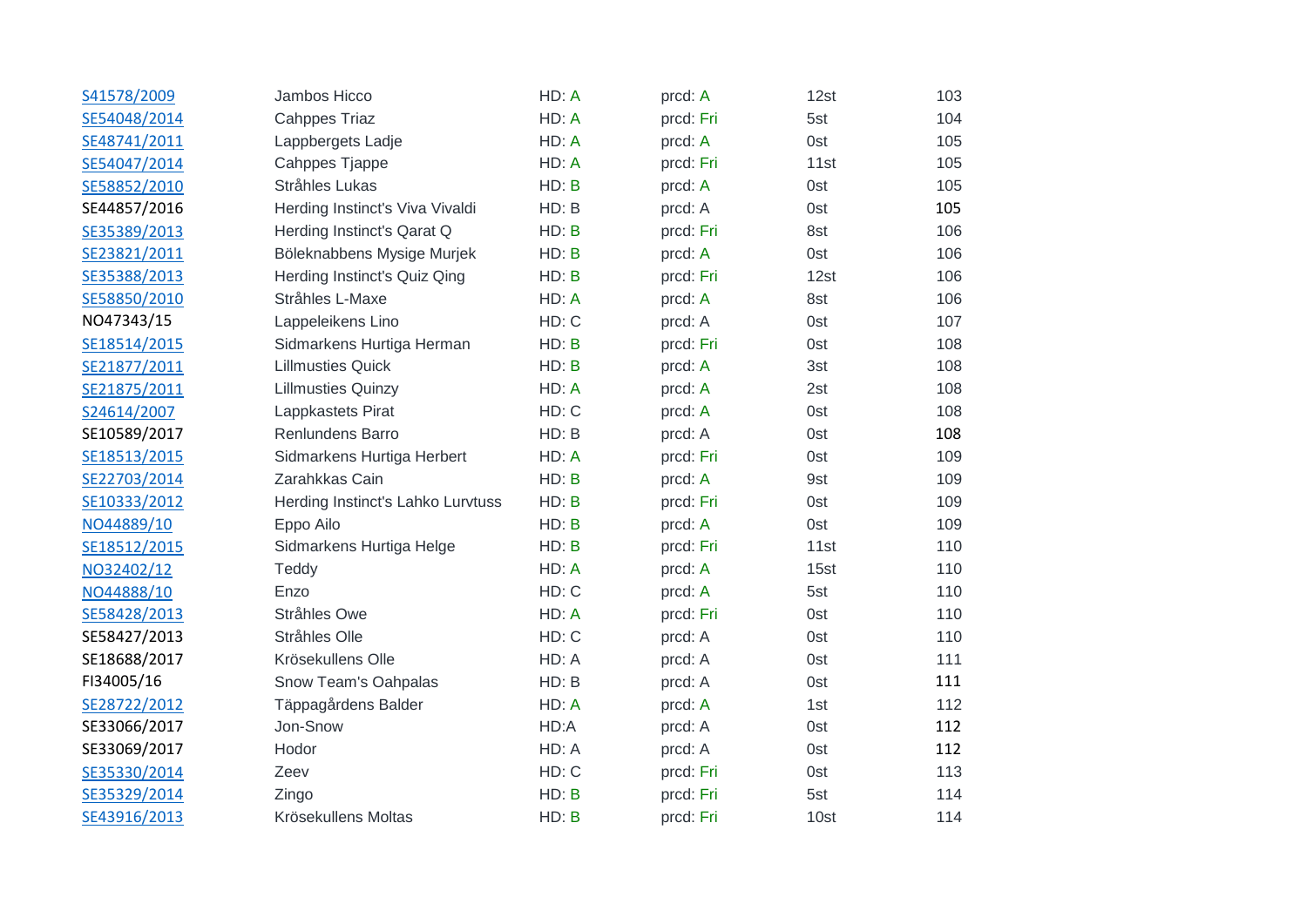| SE12476/2014 | Sjaunjas Alaska              | HD: B | prcd: A   | 0st  | 114 |
|--------------|------------------------------|-------|-----------|------|-----|
| SE12475/2014 | Sjaunjas Arrax               | HD: B | prcd: A   | 0st  | 114 |
| FIN17762/11  | Care Bears Fun Cool Caamos   | HD: B | prcd: A   | 3st  | 114 |
| S58686/2007  | Hemakas Bahco                | HD: A | prcd: A   | 20st | 115 |
| S38225/2008  | Skiftesgrind's Alazka        | HD: B | prcd: A   | 4st  | 115 |
| S55462/2009  | <b>Cahppes Lulas</b>         | HD: A | prcd: A   | 12st | 115 |
| SE43910/2013 | Lobizacks Zizzu              | HD: A | prcd: Fri | 0st  | 115 |
| S32786/2008  | Lappvillans Brolle           | HD: C | prcd: A   | 0st  | 116 |
| SE15274/2011 | Jambos Chamil                | HD: B | prcd: Fri | 9st  | 116 |
| SE36303/2012 | Renlundens Ätno              | HD: B | prcd: A   | 7st  | 116 |
| NO60121/10   | <b>Bobby</b>                 | HD: B | prcd: Fri | 0st  | 116 |
| NO60122/10   | Karro                        | HD: C | prcd: Fri | 0st  | 116 |
| NO47431/11   | G-King                       | HD: B | prcd: Fri | 0st  | 117 |
| NO60120/10   | Dennis                       | HD: B | prcd: Fri | 9st  | 118 |
| SE35056/2013 | Täppagårdens Charmfulla Ozzy | HD: A | prcd: A   | 6st  | 118 |
| SE34012/2017 | Prezize Bosse                | HD: B | prcd: A   | 0st  | 119 |
| SE34010/2017 | Prezize Bisse                | HD: C | prcd: A   | 0st  | 119 |
| SE34009/2017 | Prezize Benno                | HD: C | prcd: A   | 0st  | 119 |
| SE27115/2010 | Hemakas Elit                 | HD: A | prcd: A   | 10st | 120 |
| SE21571/2013 | Lappbergets Nero             | HD: B | prcd: Fri | 0st  | 120 |
| SE21572/2013 | Lappbergets Nicke            | HD: A | prcd: Fri | 0st  | 120 |
| S36209/2009  | Cahppés Kiko                 | HD: B | prcd: A   | 11st | 121 |
| S32783/2008  | Lappvillans Björne           | HD: B | prcd: A   | 12st | 122 |
| SE19478/2012 | Fredde                       | HD: A | prcd: A   | 0st  | 122 |
| SE25229/2011 | Cahppes Orax                 | HD: B | prcd: A   | 0st  | 122 |
| SE25230/2011 | Cahppes Onyx                 | HD: A | prcd: A   | 4st  | 122 |
| S48253/2007  | <b>Bigwams Cing</b>          | HD: B | prcd: A   | 8st  | 122 |
| SE21570/2013 | Lappbergets Nemo             | HD: A | prcd: Fri | 19st | 123 |
| SE53624/2014 | Lappbergets Rembrandt        | HD: B | prcd: A   | 0st  | 123 |
| SE40079/2017 | Lappmoens Ero                | HD: B | prcd: A   | 0st  | 123 |
| SE44986/2010 | Jambos Billbo                | HD: C | prcd: A   | 0st  | 124 |
| SE44988/2010 | Jambos Bosse                 | HD: A | prcd: A   | 6st  | 124 |
| S43402/2008  | Jambos Zigge                 | HD: B | prcd: A   | 8st  | 124 |